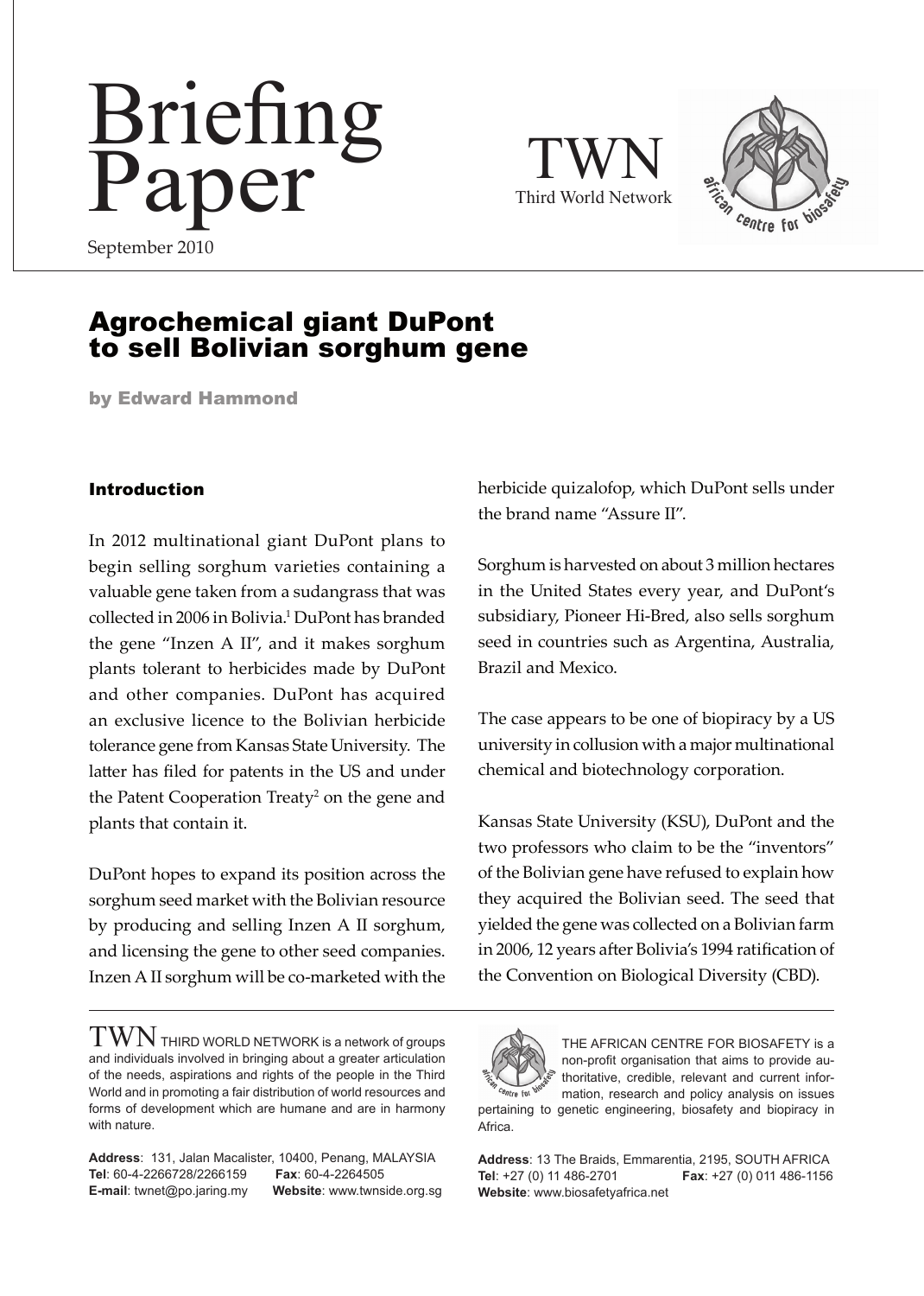Despite repeated requests, KSU, DuPont and the so-called inventors of the Bolivian gene have produced no documentation of prior informed consent or an access and benefitsharing agreement with a legally competent entity in Bolivia, yet they are poised to profit from the Bolivian gene. Citing the information as confidential business, KSU also refuses to reveal the financial terms of its agreement with DuPont.

Unless KSU or DuPont have made such arrangements without making them public, the case is almost certainly biopiracy. This could result in demands against the company and the university at the CBD and in countries where the gene is patented or sold, particularly outside the United States.3

#### Background: Sorghum and sudangrass

An African native, cultivated sorghum (*Sorghum bicolor*) is now grown all over the world, especially in warmer semi-arid regions. It is technically a type of grass and is closely related to several other grasses. Some of these, such as johnsongrass (*Sorghum halepense*), are often considered weeds. Other relatives, including sudangrass (*Sorghum bicolor* ssp. *drummondii*),<sup>4</sup> can be crops themselves.

Cultivated sorghum crosses with some of its grassy relatives, including sudangrass. This can create fertile offspring that can be further bred, including crossing the hybrid back to sorghum cultivars (and vice versa). By using this method of conventional plant breeding, KSU and DuPont scientists transferred the Bolivian herbicide tolerance trait to commercial sorghum varieties. There is also a developed commercial market for sorghum-sudangrass hybrids themselves.

As its name suggests, like cultivated sorghum, sudangrass has been spread from Africa to other parts of the world. Sudangrass can be grown for grain, but is far more typically grown as forage or hay for livestock. The date that sudangrass was introduced to Bolivia is unclear. In several other Latin American countries, it was introduced in the early 20th century and has since become adapted to these countries.

Research interest in sorghum, including sorghumsudangrass hybrids, is growing for two reasons. Firstly, sorghum has low water requirements compared to maize and other crops. Drought and water scarcity are set to become more frequent problems as a result of climate change, and this has revived interest in sorghum because it may be particularly well suited for future climate conditions.

Secondly, sorghum's flexibility has attracted the biofuels industry. About one-third of the sorghum grain grown in the United States now goes into the production of ethanol<sup>5</sup> rather than feeding people or animals. In addition, the juice of sugar-producing sweet sorghum varieties is fermented into biofuel ethanol. Forage-type sorghum can also produce large amounts of biomass in a short time, making it a potentially efficient source of cellulosic ethanol.

#### The patent applications

KSU lodged US and international patent applications on the Bolivian gene on 11 January 2008. The international application (WO2008089061), under the Patent Cooperation Treaty, was published on 24 July 2008. Publication of the US application (US20100115663) was delayed until 6 May 2010.

Among its claims, the KSU patent application covers the Bolivian ACC<sup>6</sup> herbicide resistance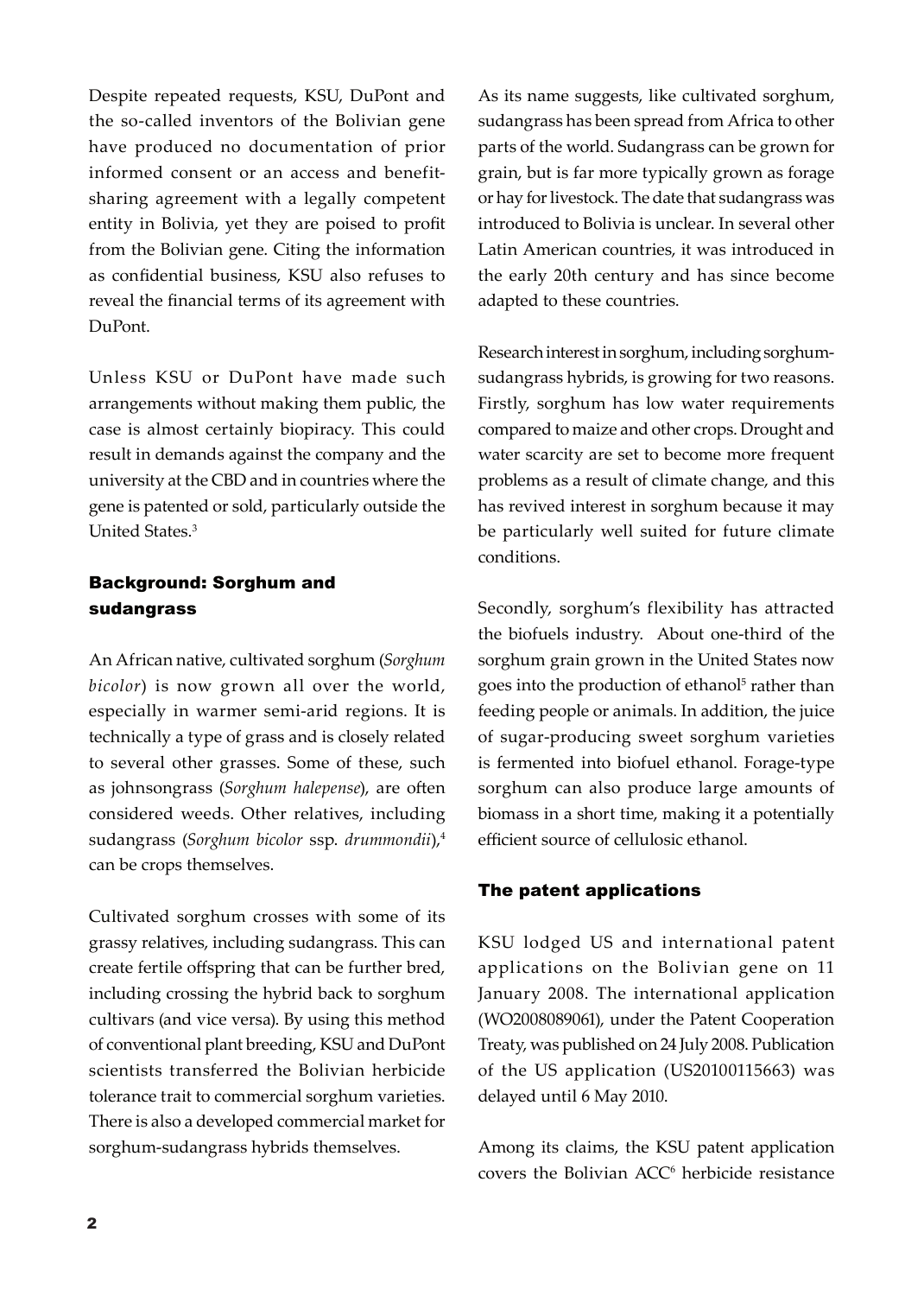gene, which was isolated from a sudangrass accession denominated Bol-71, and ACCherbicide-tolerant sorghum plants produced with it. The patent application also claims *any* sorghum hybrid that is resistant to ACC herbicides. Patent examiners have, however, cast doubt on the novelty of these broadest claims. (Scientists have previously suggested that ACC tolerance genes from other sources might be genetically engineered into sorghum.)

While some of the broader claims may not survive patent examination, the core claims on the Bolivian gene and plants produced from it appear likely to proceed. The international patent application declares that KSU will seek patents across the world, including Bolivia's neighbour Brazil and most of Africa and Asia.<sup>7</sup> World Intellectual Property Organization (WIPO) data indicates that KSU is pursuing patent applications in 34 European countries (including Turkey), Russia and Australia, although this data is incomplete and further patent applications may exist that are not recorded by WIPO.

The KSU patent application does not provide any information about the source of the Bolivian gene except that it came from "wild" sorghum called "Bol-71". No further information about Bol-71 is given, apart from the fact that it was collected in Bolivia along with 82 other sorghum accessions. A review of scientific literature yields no scientific publications concerning the Bol-71 accession, leaving its origin a mystery.

The lead "inventor" of the Bolivian gene is Mitchell Tuinstra, an American geneticist and plant breeder. Since the patent applications were filed, Tuinstra has left KSU and he is now a professor at Purdue University. Tuinstra's coinventor is Kassim Al-Khatib, a weed scientist originally from Iraq. Al-Khatib has also left KSU and is now at the University of California at Davis.

A month after the patent applications were filed, in February 2008, KSU and DuPont jointly announced that DuPont had exclusively licensed the gene for commercialization.<sup>8</sup> The financial terms of the deal were not released. The agreement also included a KSU-identified tolerance gene for ALS-type herbicides. That gene reportedly comes from a variety of sorghum from the United States.

#### ACC herbicide tolerance in Bolivia

Although KSU's patent applications refer to the gene source only as "wild sorghum", in recent interviews, Al-Khatib has clarified that Bol-71 is a sudangrass.<sup>9</sup> In January 2010 he told the US farm press: *"We identified a resistant gene in Sudangrass. Resistance is strong and is a single gene. We back-crossed to elite lines of sorghum and found exceptional resistance."*<sup>10</sup>

It is notable that the gene comes from sudangrass because in 2000 an investigator for Bolivia's Centro de Investigación Agrícola Tropical  $(CIAT-BO)^{11}$  first reported resistance to ACC herbicides in Bolivian sudangrass. The resistant plants, possibly weeds, were growing in or near soya fields located north and east of the city of Santa Cruz de la Sierra, in the Provinces of Obispo Santiesteban, Sara and Chiquitos. This remains the only reported case of ACC herbicide resistance in sudangrass in the world, according to the International Survey of Herbicide Resistant Weeds.12

Tuinstra and Al-Khatib thus did not originally identify ACC herbicide resistance in sudangrass. Bolivian public sector researchers were the first to do so. Subsequent to the CIAT-BO report, Tuinstra and Al-Khatib apparently decided to acquire and screen Bolivian sudangrass. Motivations to do so are obvious: Kansas is the leading US state in sorghum production (closely trailed by Texas) and Pioneer Hi-Bred (a DuPont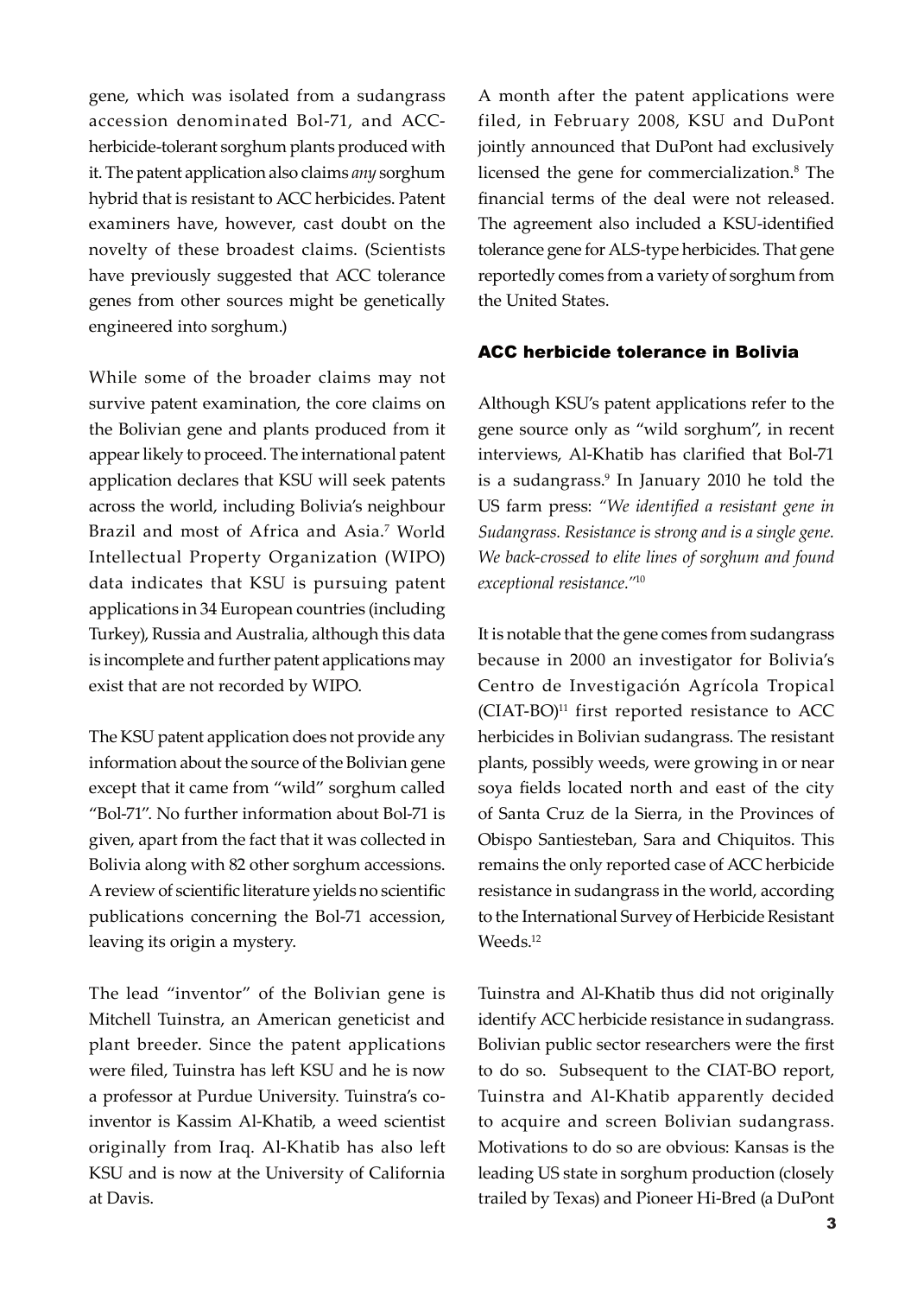subsidiary) maintains a sorghum research facility in Manhattan, Kansas, where KSU is also located. It is potentially profitable for both if they can patent new herbicide resistance genes.

#### Tracking the origin of Bol-71

Where exactly did the Bolivian gene come from? Who collected it, when and how did it get from South America to Kansas? Since there are no scientific publications on Bol-71, the answers lie with those that are claiming it as their invention.

Before publication of this report, KSU, DuPont, Tuinstra and Al-Khatib were all contacted with a number of questions. DuPont and Al-Khatib did not reply. Tuinstra replied *"you are looking for intrigue where none exists"* and declined to provide details, citing a confidentiality agreement with KSU.13

The KSU Research Foundation, which manages the University's intellectual property, enigmatically replied, *"The germplasm was collected in 2006 from random weed samples in soybean fields in Bolivia pursuant to a contract. No one from Kansas State University collected these samples."*<sup>14</sup>

While providing a date, and again confirming the Bolivian origin, KSU did not identify: who collected the seed; the parties to the contract, or how the seed came into KSU's possession.

A 2006 KSU Agronomy Department publication<sup>15</sup> reveals that it has maintained a long-term relationship with *"a large soybean grower in the Santa Cruz region."* This is the same area of Bolivia where CIAT-BO identified ACC resistance in sudangrass. Two KSU agronomy professors have repeatedly made working visits to the soya operation. One of the professors is a herbicide resistance specialist. The 2006 publication noted

that the KSU agronomists went to Santa Cruz five times between 1998 and 2005.<sup>16</sup>

Oddly, no scientific publications that directly relate to the long-term Bolivian research could be identified from either professor. If there are no research publications, then the nature of the collaboration remains unclear.

While KSU's refusal to provide additional details makes it impossible to conclusively link the two with information currently available, it seems likely that KSU's relationship with the large soya grower in Santa Cruz is related to the collection of Bol-71.

KSU was asked what benefit-sharing agreement it has in place with the Bolivian government or other Bolivian institution(s). It replied by refusing to confirm or deny the existence of an agreement, stating *"This is considered business confidential."*<sup>17</sup>

KSU was repeatedly requested to provide the contract under which it claims Bol-71 was collected. There was no reply to these requests.

## Mystery agreement between Kansas State University and DuPont

The agreement between KSU and DuPont defines who is profiting from the Bolivian gene, but its terms have not been made public.

Typically in the United States such a technology licence would provide for an initial cash payment from DuPont to KSU, followed by royalty payments based upon DuPont's sales of the licensed product. A percentage of KSU's proceeds would be paid to the "inventors", as determined by a pre-existing intellectual property agreement between KSU and its research employees.

The timing of the licence agreement indicates that DuPont knew about the research at an early stage.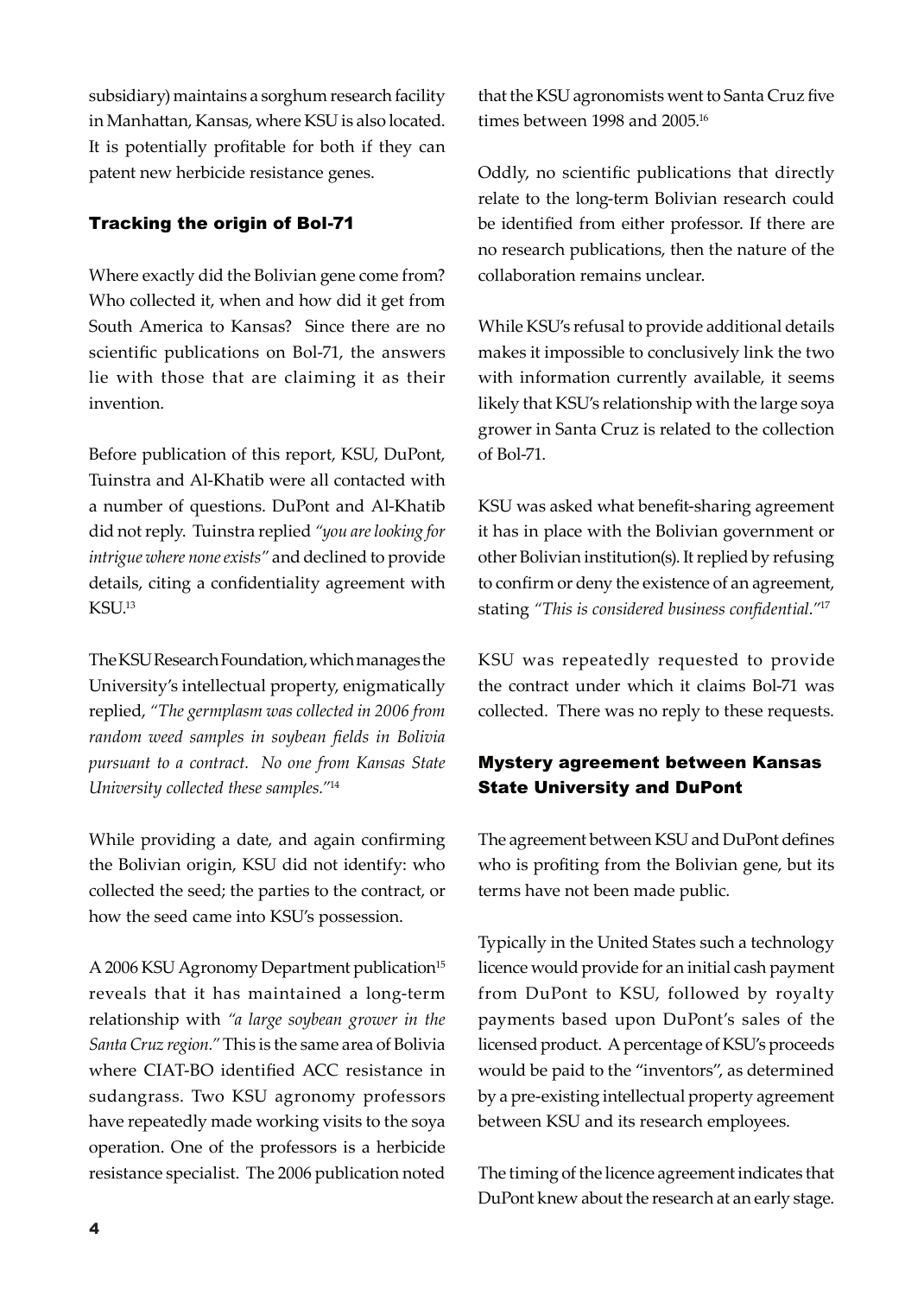The agreement was announced in February 2008, only a month after the patent applications were filed and well before their publication. This suggests that KSU and DuPont had agreed to cooperate on sorghum herbicide resistance well before 2008. It is possible that the cooperation predates acquisition of the Bolivian seeds in 2006, making DuPont not only the licence holder, but also potentially a participant in the procurement of the Bolivian germplasm.

KSU, DuPont and the "inventors" of the Bolivian gene would not answer questions about their financial arrangements and relationship. Although KSU is a public entity, it declined to disclose what money it has received from DuPont and what royalties it and the "inventors" will receive, saying the information is *"business confidential"*.

In response to enquiries as to where it will pursue patent rights, KSU replied that this *"will become known to the public as the applications are published."* KSU also declined to clarify if DuPont's licence to the gene is global or only for certain countries, again saying the information is *"business confidential"*. 18

### Prior informed consent and benefitsharing agreement (or lack thereof)

KSU's assertion that Bol-71 was collected *"pursuant to a contract"* outwardly suggests that some form of prior informed consent (PIC) and/ or benefit sharing may exist. Closer examination, however, casts strong doubt on whether such consent and agreement – if any exists at all – meets ethical and CBD standards or those required by Bolivian law.

There is no indication that KSU has any relation to government or other entities in Bolivia in this matter other than a mysterious cooperation with a Bolivian soya producer. In the case of

the producer (and/or collector), KSU has not produced the purported contract or explained its scope.

Even if the alleged contract that KSU refuses to make public contains PIC and benefit-sharing arrangements with KSU's collaborator in Santa Cruz, it does not appear that these would satisfy the requirements of Bolivian law. In Decree 24676 of 1997, Bolivia implemented Andean Community Decision 391 on Access to Genetic Resources. Among other provisions, Bolivia's implementation of Decision 391 requires that those seeking access to Bolivian genetic resources obtain permission and execute an access contract with the Bolivian government. This contract, among other things, requires a governmental partner in the research programme and for the Bolivian government to assume a just and equitable interest in any economic benefit or technology arising from the genetic resources.<sup>19</sup>

Further, Bolivia's political constitution of 2008 prohibits private appropriation and exclusive use of Bolivian biodiversity, establishes the right and responsibility of the state to defend, recover, protect and repatriate its biodiversity, and establishes that illegal trafficking and use of biodiversity will be criminally sanctioned.<sup>20</sup>

This report conclusively determines that the ACC herbicide resistance gene was taken from Bolivia in 2006 and has been privately appropriated by KSU and exclusively licensed to DuPont. The investigation found no evidence that KSU has complied with the requirements of Decree 24676. It also appears that the patenting, licensing and sale of the gene does not comply with the Bolivian Constitution.

Bolivian experts should study these legal matters further. KSU must produce the contract under which they say the Bolivian gene was collected without delay.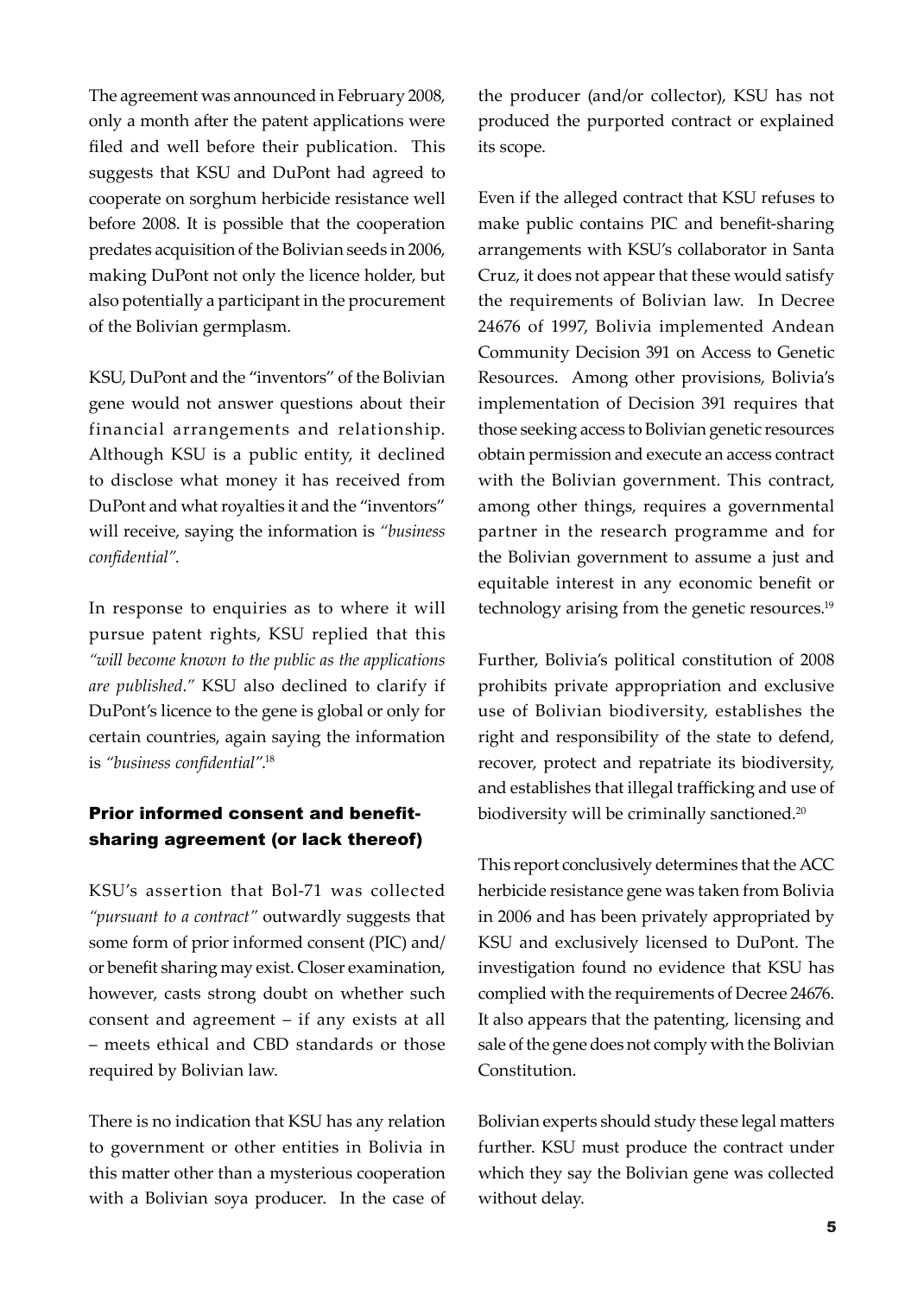#### DuPont's plan

While DuPont's licence of the Bolivian gene was announced in 2008 (before the gene's origin was revealed), it was not until 2010 that DuPont began to seriously promote its new product to US farmers.

The public relations campaign opened in March 2010 at a large farming industry gathering. DuPont's biggest selling point for the Bolivian gene is that the sorghum will tolerate "over the top" applications of tank-mixed herbicides. In other words, farmers can spray the chemicals directly onto their plants, killing susceptible weeds, while leaving the crop unscathed. This method of weed control, massively popularized in the US by Monsanto's "Roundup Ready" glyphosate-tolerant crops, has previously not been possible with sorghum.

DuPont's brand name for herbicide-resistant sorghum seeds is "Inzen".<sup>21</sup> Seeds that contain the Bolivian gene are called "Inzen A II". The "A II" refers to "Assure II" (quizalofop p-ethyl), DuPont's brand of ACC herbicide. The ALS resistance trait in sorghum from KSU that DuPont also licensed is called "Inzen Z", for "Zest", a DuPont brand of ALS herbicide.

The main weeds Inzen A II/quizalofop target are sandbur (*Cenchrus longispinus*), johnsongrass (*Sorghum halepense*) and shattercane. Shattercane is thought to have resulted from crosses between forage sorghums and other plants in the *Sorghum* genus and is particularly closely related to cultivated sorghum.

The Bolivian gene is scheduled to go on the US market in 2012, initially as a single trait in sorghum varieties. The company says it will begin to stack the Bolivian gene with the ALS resistance gene (in conventional varieties) in 2013, resulting in plants that resist both ACC and ALS herbicides.

In addition to selling the Bolivian gene in DuPont's own Pioneer Hi-Bred sorghum seed, DuPont says that it is negotiating with a number of other sorghum seed companies to license the trait to them, meaning that "Inzen A II" sorghums with the Bolivian gene may be sold by other companies. In 2010, DuPont showcased the Bolivian trait in field trials to farmers in 11 US states.22 DuPont says that it will provide information on seed prices in 2011.<sup>23</sup>

There are questions as to how long the resistance genes will work in the field. ALS-herbicideresistant shattercane has already been reported in seven US states, and ACC- or ALS-resistant johnsongrass has also been reported in seven US states and on large acreage in nearby Mexico.<sup>24</sup> DuPont says that it is developing plans to avoid resistance. It also says resistance in sorghum may be managed in conjunction with management of glyphosate resistance in other crops, through farmers adopting rotation systems that rely on using multiple herbicide modes of action in different years.<sup>25</sup>

#### Conclusion

Kansas State University and DuPont have privately appropriated a valuable herbicide resistance gene collected in Bolivia in 2006. They are pursuing patents around the world on the gene and intend to commercialize it in 2012. The gene has a high commercial potential.

KSU and DuPont have refused repeated requests to explain exactly how they acquired the gene and what makes them believe that they are its rightful owners. Unless the two are inexplicably hiding valid access and benefit agreements, KSU and DuPont have colluded to commit biopiracy.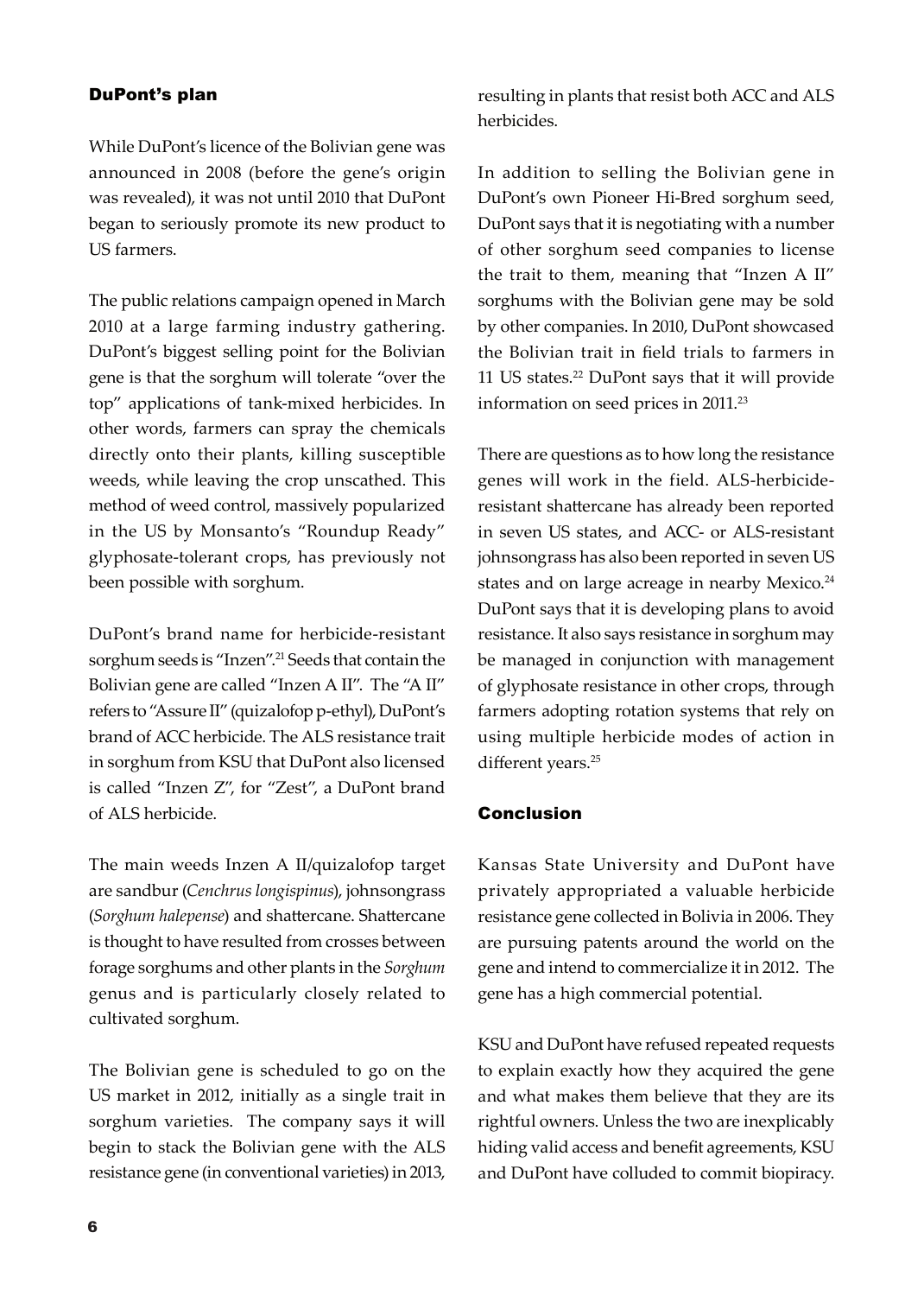As a Party to the Convention on Biological Diversity, Bolivia has constitutional and other legal protections over its biodiversity that appear to have been flouted by KSU and possibly others involved in this case. It appears likely, but there is no certainty, that KSU's long-term relationship with a large soya grower in Bolivia's Santa Cruz region is linked to KSU's acquisition of the Bolivian sudangrass.

There is a heavy ethical and legal burden on KSU, DuPont and the "inventors" of the Bolivian gene to explain and justify their actions, something that they have refused to do thus far by hiding behind "business confidential" claims. No confidential business claim can justify theft and biopiracy, or abrogate KSU and DuPont's responsibilities.

A number of steps must be taken to publicly establish more facts and to stop this highly probable case of biopiracy:

First, KSU (a public institution) and DuPont must immediately produce all agreements and material transfer documentation relating to the collection of Bol-71 in Bolivia and its export to the United States, so that the facts regarding the physical collection and shipment of the accession may be assessed and verified by the Bolivian government and independent experts.

Second, KSU must immediately suspend its pursuit of patent claims over Bol-71 until the validity of its acquisition and possession of Bol-71 can be established. If it cannot be established, then KSU must abandon these claims.

Third, DuPont's move to commercialize the gene must be suspended due to unresolved biopiracy questions. This must include the suspension of DuPont's efforts to sub-license the "Inzen A II" gene to other sorghum seed companies. Those seed companies should be made aware that DuPont and KSU's claim to exclusive ownership of this Bolivian gene may be invalid.

Finally, ongoing inter-governmental negotiations to produce an internationally legally binding Access and Benefit Sharing Protocol under the CBD are at the final stages. Developing countries including Bolivia are demanding a strong protocol with international rules and compliance systems to prevent biopiracy. The Bol-71 case reaffirms the need to ensure that research institutions and research use are not exempted or treated less stringently in the protocol, as demanded by several developed countries and industry lobbyists.

#### Notes

1. Sudangrass (*Sorghum bicolor* ssp. *drummondii*) is also written as "Sudan grass". Because this report makes frequent reference to the names of countries, for the sake of clarity the spelling "sudangrass" is used.

2. The Treaty is administered by the World Intellectual Property Organization, and the filing of a single application has the same effect as national applications filed in the countries of interest to the patent applicant. An applicant seeking patents may file one application and request protection in as many PCT member states as it wants. This process saves time and money for a patent applicant.

3. All United Nations members are Parties to the CBD except Andorra, the Holy See and the United States.

4. Many sources use the older scientific name, *Sorghum sudanese*.

5. United Sorghum Checkoff Program. 2009. Sorghum Use in Ethanol on the Rise (news release). 23 November. http://www.sorghumcheckoff.com/sorghum-useethanol-rise

6. ACC stands for acetyl coenzyme A carboxylase.

7. Bolivia itself is not a member of the Patent Cooperation Treaty; neither are its immediate neighbours, except for Brazil. KSU may pursue patents in non-PCT countries through national patent offices. Bilateral agreements with the US may also impact KSU's international rights when a US patent is issued.